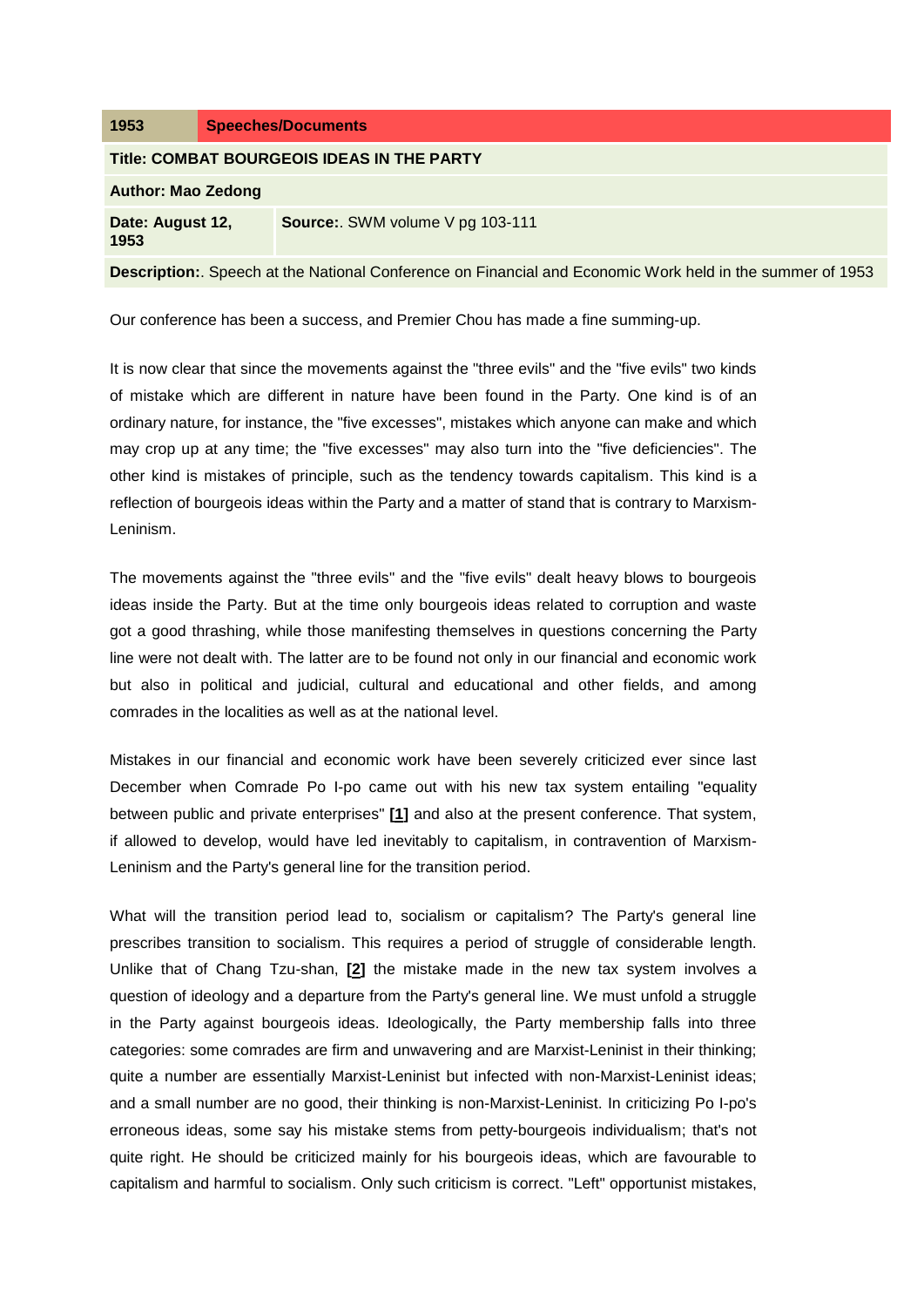as we said before, are a reflection of petty-bourgeois fanaticism within the Party; they occurred in times when we broke with the bourgeoisie. On the three occasions when we have co-operated with the bourgeoisie, namely, in the first period of co-operation between the Kuomintang and the Communist Party, in the period of the War of Resistance Against Japan and in the present period, it has been bourgeois ideology that has influenced a number of people in the Party, and they have vacillated. That was how Po I-po came to make his mistake.

Po I-po's mistake is not an isolated case. Such mistakes are found not only at the national level but also at those of the greater administrative areas and the provinces and municipalities. Each greater administrative area, each province and municipality, should call a meeting to review its work in the light of the resolution of the Second Plenary Session of the Seventh Central Committee and of the summing-up of the present conference, so as to educate the cadres.

Recently I made a trip to Wuhan and Nanking and learned a lot, which was very helpful. Practically nothing comes to my ear in Peking, and therefore I shall go on tour from time to time. The central leading organ is a factory which turns out ideas as its products. If it does not know what is going on at the lower levels, gets no raw material or has no semi-processed products to work on, how can it turn out any products? Sometimes finished products are turned out by the localities, and the central leading organ need only popularize them throughout the country. For instance, take the movements against the old and new "three evils". **[\[3\]](http://www.marxists.org/reference/archive/mao/selected-works/volume-5/mswv5_32.htm#bm3#bm3)** Both were initiated in the localities. The departments under the central authorities issue directives arbitrarily. The products from these departments ought to be top grade, but actually they are inferior in quality and there are large numbers of completely worthless rejects. Leading organs in the greater administrative areas and the provinces and municipalities are local factories for turning out ideas, and their products should be top grade too.

Po I-po's mistake is a manifestation of bourgeois ideas. It benefits capitalism and harms socialism and semi-socialism and runs counter to the resolution of the Second Plenary Session of the Seventh Central Committee.

On whom should we rely? On the working class, or on the bourgeoisie? The resolution of the Second Plenary Session of the Seventh Central Committee made it clear long ago: "We must wholeheartedly rely on the working class." The resolution also says that in the rehabilitation and development of production the following must be the rule: the production of state industry comes first, that of private industry second and handicraft production third. The emphasis is on industry, and first of all on heavy industry, which is owned by the state. Of the five sectors of our present-day economy, the state-owned economy is the leading sector. Capitalist industry and commerce must be gradually guided towards state capitalism.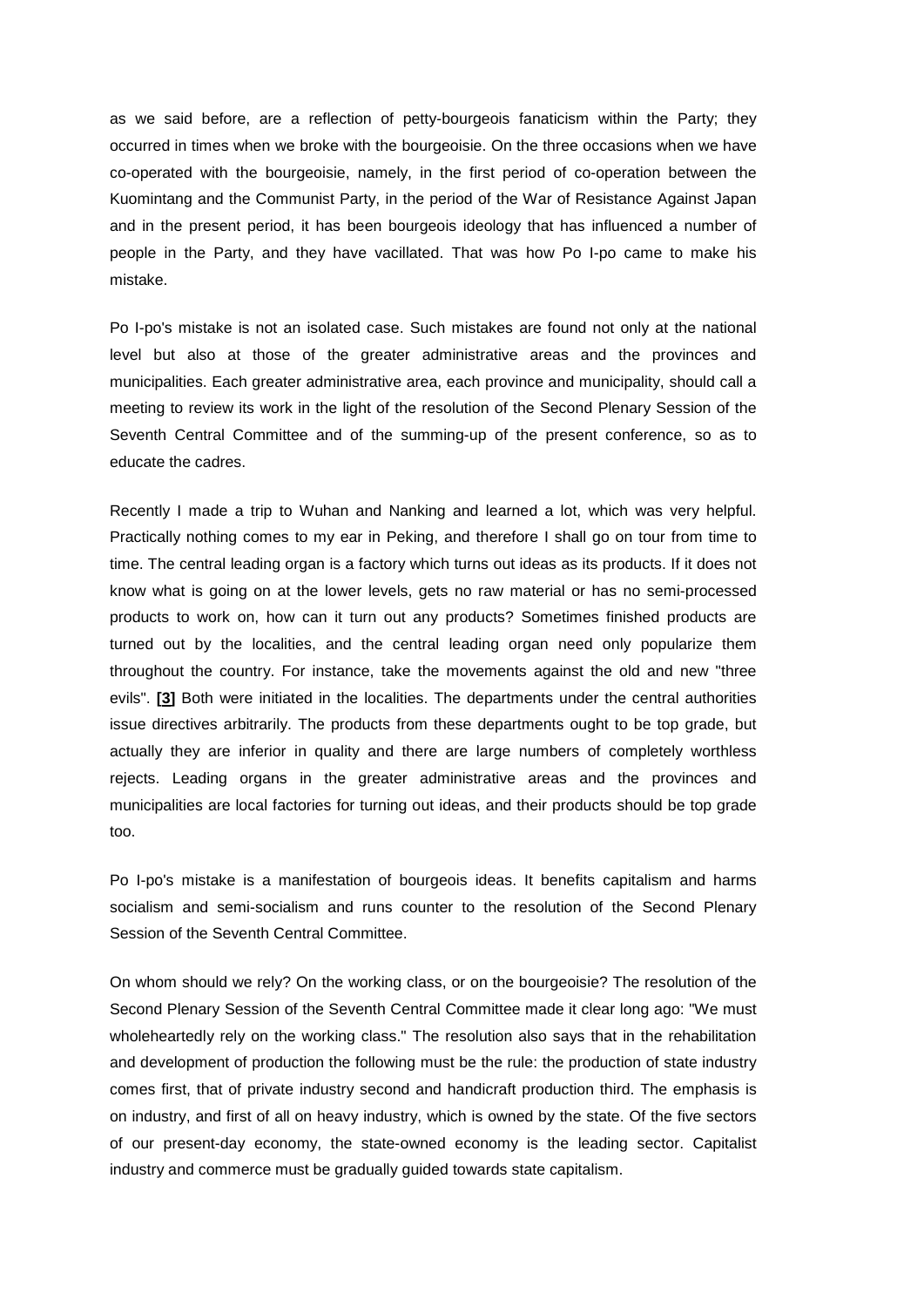The resolution of the Second Plenary Session says that the livelihood of the workers and other working people is to improve on the basis of increased production. People with bourgeois ideas pay no attention to this point, and Po I-po is typical in this respect. We must lay emphasis on the development of production, but consideration must be given to both the development of production and the improvement of the people's livelihood. Something must be done for their material well-being, but neither too much nor nothing at all. At present there are quite a few cadres who ignore the people's livelihood and couldn't care less about their sufferings. There was a regiment in Kweichow Province which occupied large tracts of peasant farmland. That was a serious encroachment on the people's interests. It is wrong to ignore the people's livelihood, but the emphasis must be laid on production and construction.

The question of utilizing, restricting and transforming the capitalist sector of the economy was also made quite clear at the Second Plenary Session. The resolution it adopted says that the private capitalist economy must not be allowed to expand uncurbed but should be restricted from several directions -- in the scope of its operations, by tax policy and by market prices and working conditions. The relationship of the socialist economy to the capitalist economy is that of the leader to the led. Restriction versus opposition to restriction is the main form of class struggle in the new-democratic state. Now the new tax system talks about "equality between public and private enterprises"; that is at variance with the line which makes the state-owned economy the leading sector.

As for the co-operative transformation of individual farming and handicrafts, the resolution of the Second Plenary Session puts it clearly:

Such co-operatives are collective economic organizations of the working people, based on private ownership and under the direction of the state power led by the proletariat. The fact that the Chinese people are culturally backward and have no tradition in organizing cooperatives makes it quite difficult for us to promote and develop the co-operative movement, but co-operatives can and must be organized and they must be promoted and developed. If we had only a state-owned economy and no co-operative economy, it would be impossible for us to lead the individual economy of the working people step by step towards collectivization, impossible to develop from the new-democratic state to the socialist state of the future and impossible to consolidate the leadership of the proletariat in the state power.

This resolution was adopted in March 1949, but quite a few comrades have failed to take note of it and what is no longer news strikes them as novel. In his article "Strengthen the Party's Political Work in the Rural Areas", Po I-po said that the individual peasants' road to collectivization through mutual aid and co-operation "is sheer fantasy, because the present mutual-aid teams, based as they are on the individual economy, cannot develop gradually into collective farms, still less can such a road lead to the collectivization of agriculture as a whole". This runs counter to the Party's resolution.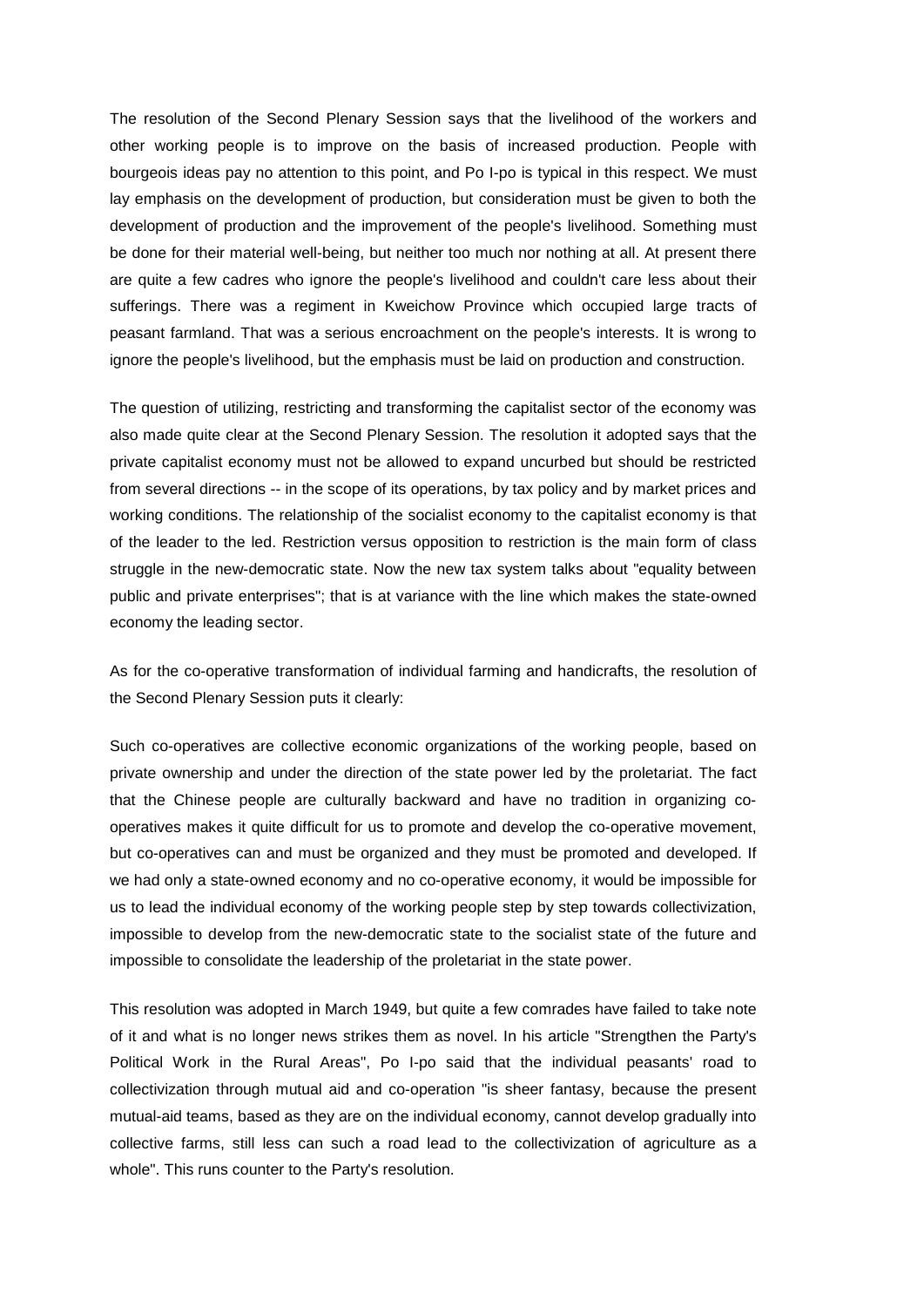There are now two united fronts, two alliances. One is the alliance of the working class and the peasants; this is the foundation. The other is the alliance of the working class and the national bourgeoisie. As the peasants are labourers and not exploiters, the alliance of the working class and the peasants is a long-term one. Nevertheless, there are contradictions between the working class and the peasants. We should guide the peasants step by step from individual ownership to collective ownership in accordance with the voluntary principle. In the future there will also be contradictions, between state ownership and collective ownership. These contradictions are all non-antagonistic. On the other hand, the contradictions between the working class and the bourgeoisie are antagonistic.

The bourgeoisie is sure to corrode people and aim its sugar-coated bullets at them. Its sugarcoated bullets are of two kinds, material and spiritual. A spiritual one hit its target, Po I-po. He made his mistake because he succumbed to the influence of bourgeois ideas. The editorial preaching the new tax system was applauded by the bourgeoisie, and Po I-po was pleased. Before the new tax system was initiated, he solicited suggestions from the bourgeoisie and reached a gentleman's agreement with them, but he failed to report to the Central Committee. The Ministry of Commerce and the Federation of Supply and Marketing Co-operatives objected at the time, and the Ministry of Light Industry was dissatisfied too. Of the 1,100,000 cadres and employees working in the financial, economic and trade fields, the overwhelming majority are good and only a small number are not. Those who are not fall into two categories: counter-revolutionaries, who should be weeded out; and revolutionaries, including Party members and non-Party personnel, who have made mistakes and who should therefore be remoulded through criticism and education.

To ensure the triumph of the cause of socialism, we must combat erroneous Right opportunist tendencies, that is, bourgeois ideas, throughout the Party, and first of all in the leading bodies of the Party, government, army and mass organizations at the national level and at those of the greater administrative areas and the provinces and municipalities. The greater administrative areas and the provinces and municipalities should call meetings in due time with the participation of secretaries of prefectural Party committees and commissioners of prefectures **[\[4\]](http://www.marxists.org/reference/archive/mao/selected-works/volume-5/mswv5_32.htm#bm4#bm4)** to unfold criticism and discussion and to clarify the question of the socialist road versus the capitalist road.

To ensure the triumph of the cause of socialism, we must exercise collective leadership and oppose decentralism and subjectivism.

At present we must combat subjectivism, not only in the form of rash advance but also in the form of conservatism. In the days of the new-democratic revolution both Right and "Left" subjectivist mistakes occurred. Chen Tu-hsiu and Chang Kuo-tao made Right mistakes and Wang Ming first "Left" mistakes and then Right ones. The rectification movement in Yenan concentrated its efforts on combating dogmatism and opposed empiricism in passing. Both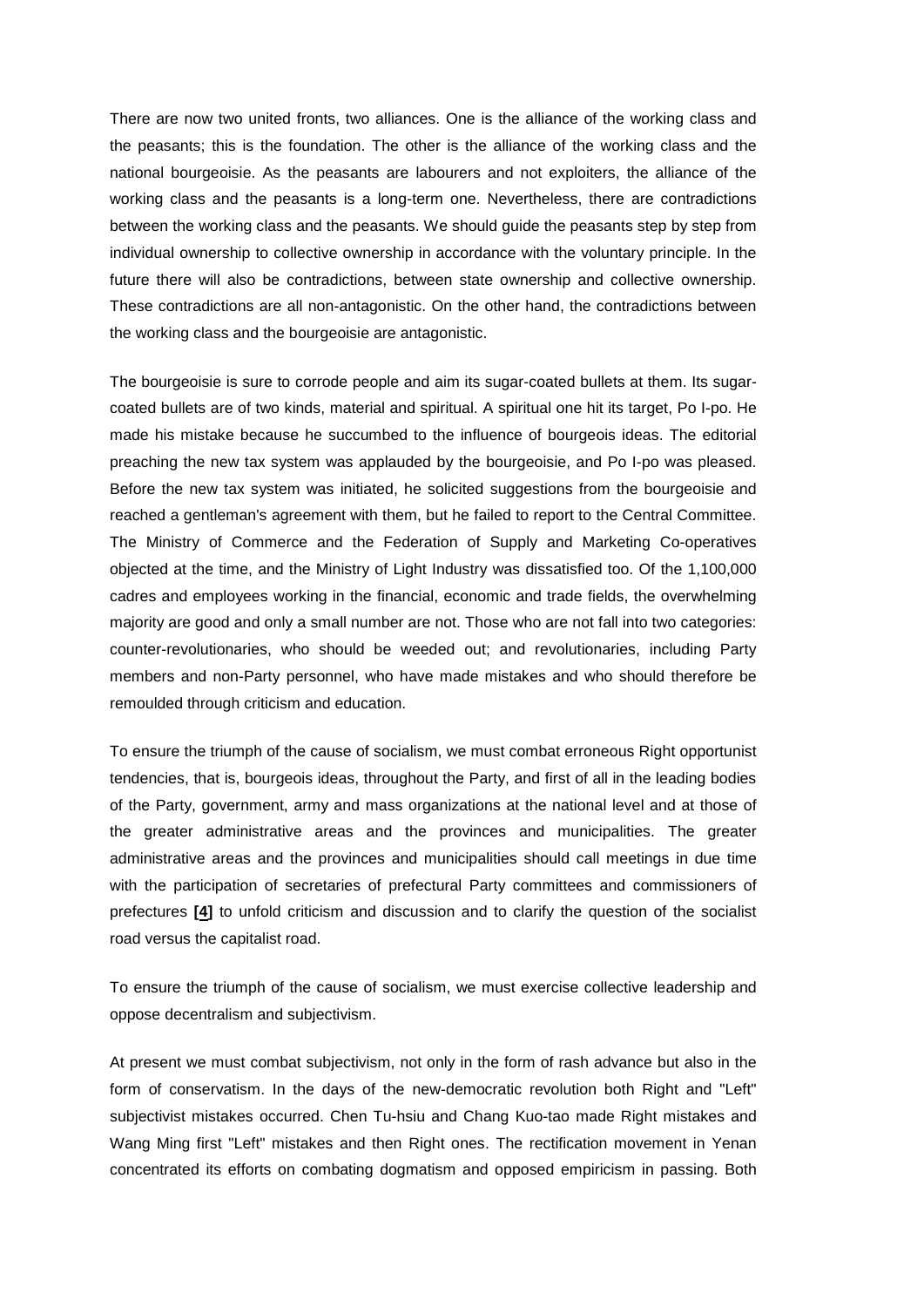dogmatism and empiricism are forms of subjectivism. No revolution can triumph unless theory is integrated with practice. The problem was solved in that rectification movement. We were right in adopting the policy of learning from past mistakes to avoid future ones and curing the sickness to save the patient. This time the unrelenting and thoroughgoing criticism of Po I-po is designed to help those who have erred correct their mistakes and to ensure the victorious advance of socialism. In the present period of the socialist revolution subjectivism is still in evidence. Rash advance and conservatism both disregard the actual state of affairs, both are subjectivist. The revolution and construction cannot succeed unless subjectivism is overcome. In the days of the democratic revolution rectification served to correct the error of subjectivism and in consequence the whole Party was united, including both the comrades who had adhered to the correct line and those who had made mistakes. From Yenan they set out for different war theatres, and the whole Party, pulling its weight as one man, went on to win nation-wide victory. Today, the cadres are more mature and their political level is higher, and it is hoped that it will not take long for them basically to overcome subjectivism in their task of leadership and bring the subjective into correspondence with the objective through their efforts.

The solution of all these problems hinges on strengthening collective leadership and opposing decentralism. We have all along opposed decentralism. The directive issued by the Central Committee to its bureaus and the army commanders on February 2, 1941 stipulated that all circular telegrams, declarations and inner-Party directives bearing on the country as a whole must have the prior approval of the Central Committee. In May, the Central Committee issued a directive calling for unified external propaganda by the various base areas. On July 1 of the same year, on the twentieth anniversary of the founding of the Party, the Central Committee issued its decision on strengthening Party spirit with the emphasis on combating decentralism. In 1948 the Central Committee issued more directives to the same effect. It issued a directive on setting up a system of reports on January 7 and a supplementary directive in March. The Political Bureau met in September and adopted a resolution on rules governing reports to and requests for instructions from the Central Committee. On September 20, the Central Committee made a decision on strengthening the Party committee system. On March 10, 1953 the Central Committee adopted a decision on strengthening its leadership over the work of the government in order to avert the danger of government departments drifting away from its leadership.

Centralization and decentralization are in constant contradiction with each other. Decentralism has grown since we moved into the cities. To resolve this contradiction all the principal and important issues must first be discussed and decided on by the Party committee before its decisions are referred to the government for implementation. For instance, such important decisions as the erection of the Monument to the Heroes of the People in Tien An Men Square and the demolition of Peking's city walls were made by the Central Committee and carried out by the government. Matters of secondary importance can be left to the leading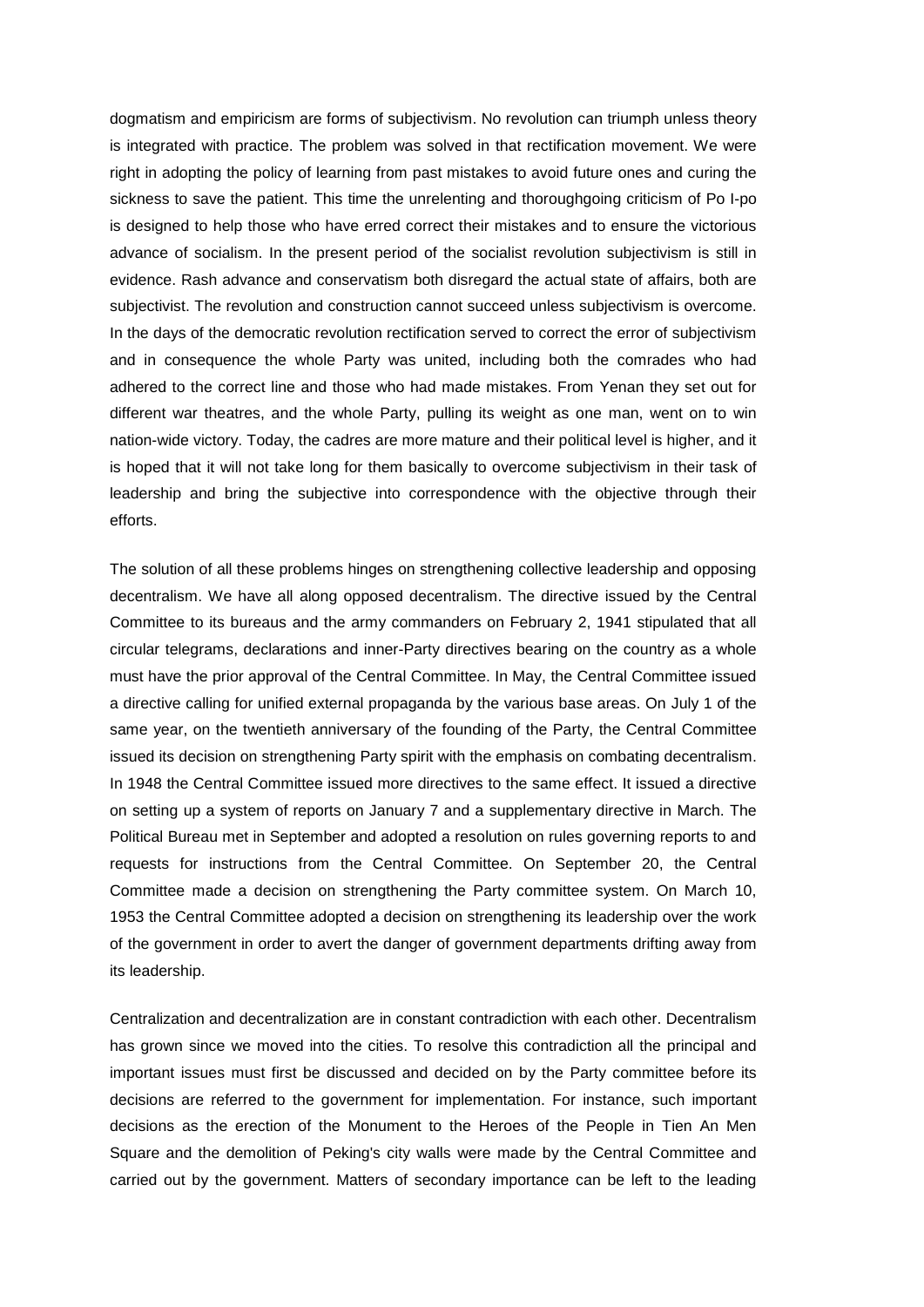Party groups in government departments. It just won't do for the Central Committee to monopolize everything. Combating decentralism will win maximum popular approval because most comrades in the Party care about collective leadership. Party members fall into three categories in their attitude towards collective leadership. Those in the first category care about collective leadership. Those in the second do not care so much, maintaining that the Party committees had better leave them alone, but they don't mind being supervised. "Better leave me alone" reveals a lack of Party spirit, while "don't mind being supervised" shows some measure of Party spirit. We must seize on this "don't mind being supervised" and help such comrades by education and persuasion to overcome their lack of Party spirit. Otherwise, each ministry would go its own way and the Central Committee could not supervise the ministries, the ministers could not supervise the department and bureau heads, and the division heads could not supervise the section chiefs -- no one, in short, could supervise anyone. In consequence, independent kingdoms would proliferate and hundreds of feudal princes would emerge. Those in the third category are only a handful. They flatly reject collective leadership and always prefer to be left alone. The decision on strengthening Party spirit puts the stress on the strict observance of discipline under democratic centralism, in other words, the minority is subordinate to the majority, the individual to the organization, the lower level to the higher level and the entire Party to the Central Committee (a case of subordinating the majority to the minority, as this minority represents the majority). Opinions are welcome, but to undermine Party unity would be a most shameful thing. It is reliance on the political experience and wisdom of the collective that can guarantee the correct leadership of the Party and the state and the unshakable unity of the ranks of the Party.

At this conference Liu Shao-chi said he had made mistakes of a sort, and Comrade Teng Hsiao-ping said he too had made some mistakes. Whoever makes a mistake must make a self-criticism, and everybody without exception must put himself under the Party's supervision and the leadership of Party committees at various levels. This is a prime requirement for fulfilling the Party's tasks. Throughout the country there are quite a number of people who thrive on anarchy, and Po I-po is one such person. To some extent he has been corrupted both politically and ideologically and it is absolutely necessary to criticize him.

One final point. We must foster modesty, willingness to learn and perseverance.

We must have perseverance. In the war to resist U.S. aggression and aid Korea, for instance, we hit U.S. imperialism where it hurt and struck fear into its heart. This was an asset, an important factor, in our country's construction. What was of the utmost importance was that our armed forces were thus steeled, the fighters displaying velour and the commanders resourcefulness. True, we suffered casualties and incurred a cost; we paid a price. But we had absolutely no fear of sacrifice; once we set our mind on doing something, we saw it through. When Hu Tsung-nan attacked the Shensi-Kansu-Ningsia Border Region, we did not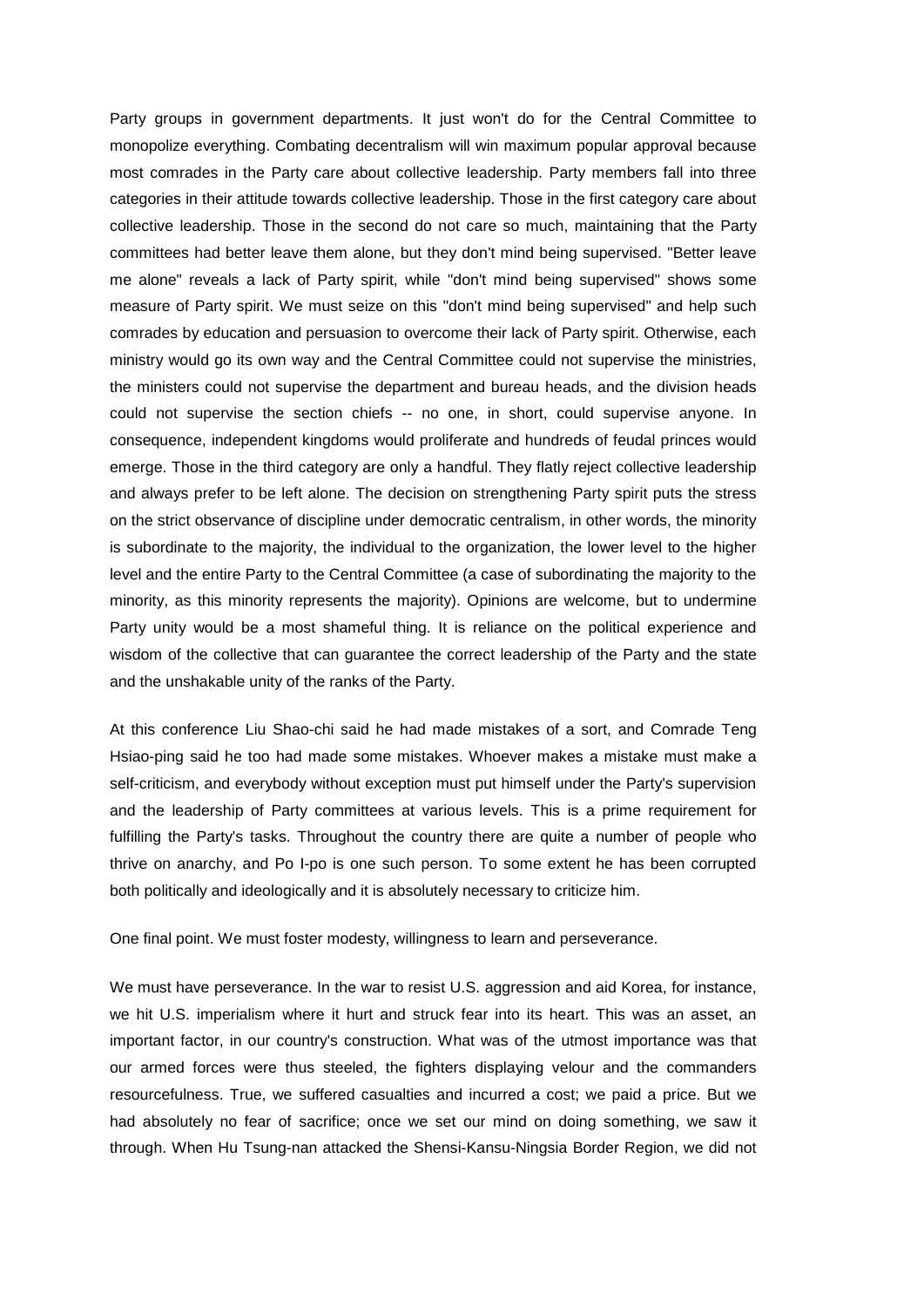pull out although we had only one county seat left, and we thought nothing of it when we had to live on the leaves of the trees. This is the kind of fortitude we must have.

We must study and must not become conceited or look down on others. Goose eggs don't think much of chicken eggs and the ferrous metals don't think much of rare metals -- such a disdainful attitude is not scientific. Although China is a big country and ours is a big Party, there is no reason to look down on small countries or small parties. We must always be ready to learn from the people of fraternal countries and maintain a genuine internationalist spirit. In our foreign trade some people are arrogant and overweening, and this is wrong. Education must be conducted in the whole Party, and particularly among people working abroad. We must study hard and work hard so as basically to accomplish socialist industrialization and socialist transformation in fifteen years or a little longer. By then our country will have become strong, yet wee should still be modest and should always be ready to learn.

There are several regulations which were adopted at the Second Plenary Session of the Seventh Central Committee but not written into its resolution. The first is a ban on birthday celebrations. Birthday celebrations don't beget longevity. The important thing is to do our work well. The second is a ban on gifts, at least in the Party. The third is to keep toasts to a minimum. Toasts may be allowed on certain occasions. The fourth is to keep applause to a minimum. There should be no ban and no pouring of cold water on the masses who applaud out of enthusiasm. The fifth is a ban on naming places after persons. The sixth is a ban on placing Chinese comrades on a par with Marx, Engels, Lenin or Stalin. Our relationship to them is one of pupils to teachers and that is how it should be. Observance of these regulations is true modesty.

In short, we must remain modest, be willing to learn, retain our perseverance and adhere to the system of collective leadership so as to achieve socialist transformation and attain victory for socialism.

## *NOTES*

1. This new tax system was introduced in December 1952 and put into effect in January 1953. Though nominally entailing "equality between public and private enterprises", in reality it lightened the tax burdens on private industrial and commercial enterprises and increased those on state and co-operative enterprises, thus serving the interests of the capitalists at the expense of the latter. Soon after Comrade Mao Tsetung made his criticism, this error was corrected.

2. Chang Tzu-shan was at one time secretary of the Tientsin Prefectural Committee of the Chinese Communist Party. Corroded by the bourgeoisie, he degenerated and became a big embezzler and was sentenced to death during the movement against the "three evils".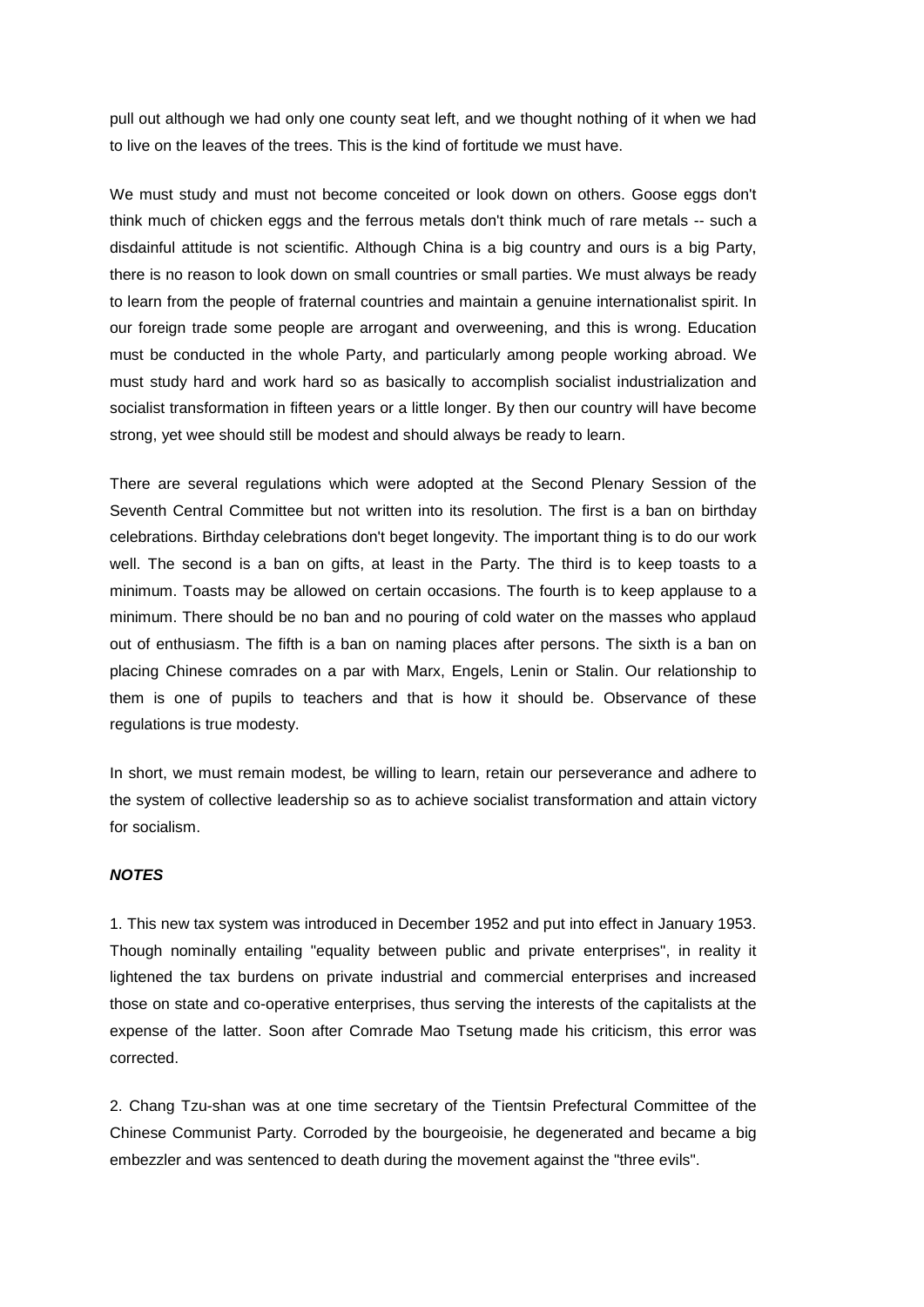3. The movement against the old "three evils" was the struggle launched in 1951 against corruption, waste and bureaucracy. The movement against the new "three evils" was the struggle launched in 1953 against bureaucracy, commandism and violations of the law and of discipline.

4. These commissioners were the administrative heads of the commissioners' offices which were agencies of the provincial and autonomous region people's councils and had jurisdiction over several counties.

The Writings of Mao Zedong, 1949-1976. Contributors: Michael Y. M. Kau - editor, John K. Leung editor, Tse-tung Mao - author. Publisher: M. E. Sharpe. Place of Publication: Armonk, NY. Publication Year: 1986. Page Number: 363.

Source: *Xuanji*, V, pp. 90-97. Available English Translation: *SW*, V, pp. 103-111.

This speech was given at the National Conference on Financial and Economic Work, held, according to K. Lieberthal ( 1976), p. 59, from June 13 to Aug. 11, 1953. In a speech to the Conference of People from All Circles in Shanghai in July 1957, Mao indicated that the "General Line for the Transition to Socialism" was set forth at this conference. For more on the subject of the general line, which is discussed repeatedly here, see text June 15, 1953, note 1.

Although the main focus of this document is the economic and political consequences of relying on incorrect ideology in developing policies, it is also important as a benchmark in the development of Mao's thought during the post-Liberation period. As in other documents of these early post-Liberation years, Mao continued to rely both on an unspecific notion of socialism and the various transitions associated with such a notion and on the Soviet model of development, particularly regarding the role of heavy industry.

However, this document is also important for the hints it gives about Mao's future development. It is one of the earliest indicators of Mao's increasing focus on the importance of ownership systems in the transition period. Moreover, in his characteristic analysis of class alliances and the importance of the long-term alliance of the working class with the peasantry, Mao brings up the notion of antagonistic and nonantagonistic contradictions. But in contrast to his later and more famous "On Correctly Handling Contradictions Among the People" speech (see text Feb. 27, 1957), Mao here treats the contradiction between the proletariat and the national bourgeoisie as an antagonistic one, rather than as one having both antagonistic and nonantagonistic aspects.

This document also helps to clarify Mao's position on the problem of centralization versus decentralization. [1](http://www.questia.com/PM.qst?a=o&d=99262066) As is clear from evaluating this document and others dealing with that issue (texts Apr. 25, 1956, and Aug 15, 1959), Mao held up neither centralization nor decentralization as an absolute policy. Rather, Mao argued that the two are in contradiction. Hence the specific situation must be evaluated to determine whether further centralization or decentralization is appropriate at any one time. Here Mao argued that in the specific situation in 1953 the decision-making process regarding issues of major importance should be more centralized while lesser issues could be handled in a less centralized fashion. However, by 1956, when centralization had been carried out to a much greater degree and when Mao had come to recognize some of the dangers of excessive centralization during the transition to communism, he changed his position and argued for more decentralization of decision-making.

## **Notes**

1 The issue of centralization-decentralization is not simply the issue of the locus of decisionmaking. It also affects who makes the decisions, i.e., decentralization to the level of local Party committees is different from decentralization to the level of production units' management groups. For more on this see F. Schurmann ( 1968), pp. 175-178, 196-199.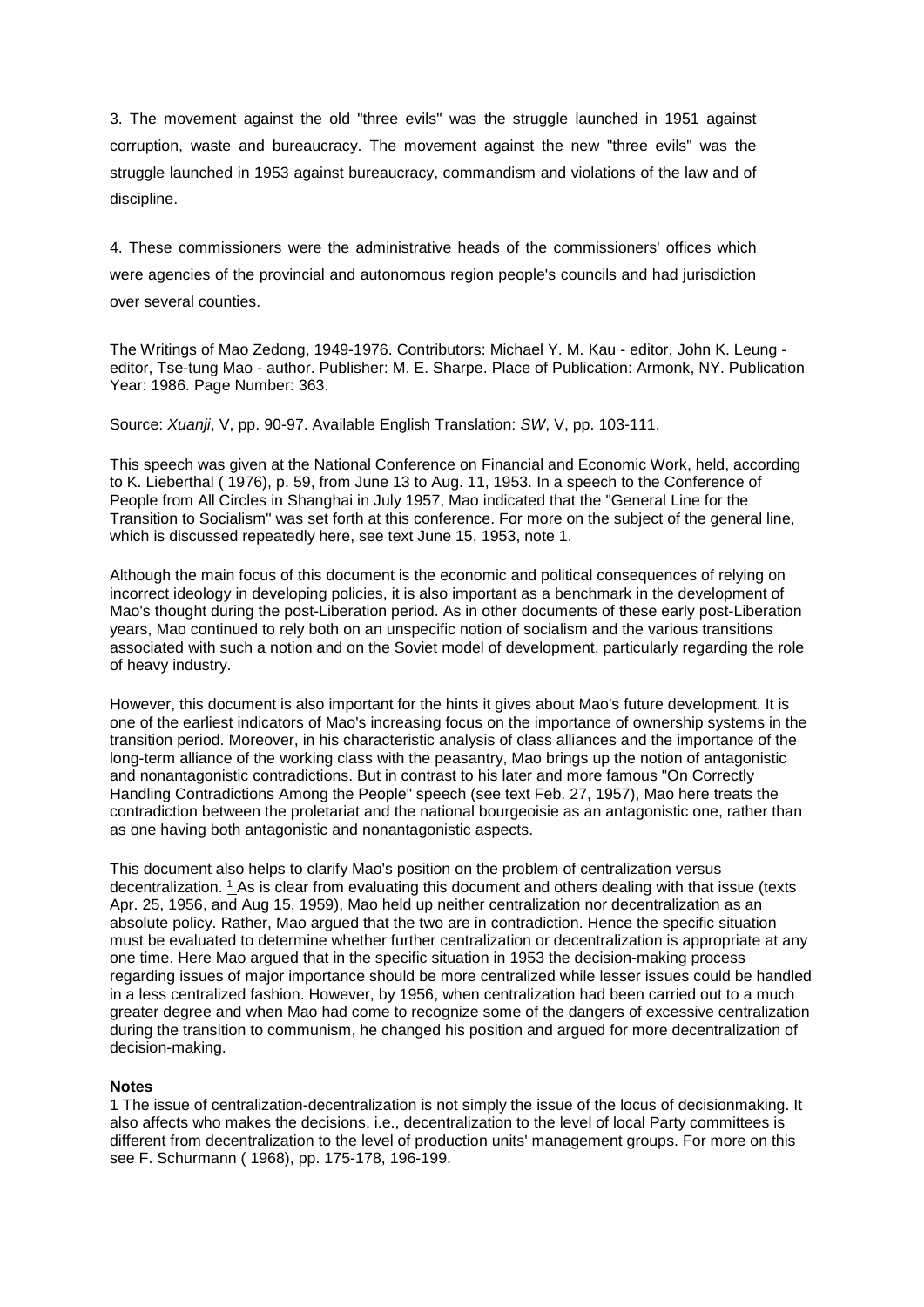4. See text Jun. 15, 1953, source note. 5. In November 1952, on the eve of the promulgation of the First Five-Year Plan in January 1953, Bo Yibo, who was deputy chairman of the Finance and Economic Commission under the GAC and Minister of Finance, was appointed a member of the newly established State Planning Commission. Tax policy fell under the purview of the Commission, and Bo made a specific suggestion, which is described here by Mao. This suggestion was adopted temporarily by the Commission and superseded the tax code of 1950 governing taxation on industrial and commercial enterprises. In addition to revising the tax schedule on enterprises that are processing plants for state production and are subject to state allocation, and enterprises within the category of statecontracted production and marketing, the salient characteristics of this new tax code included also increasing the tax burden on state-run commercial enterprises, such as the supply and marketing cooperatives, and on other cooperatives, and the elimination of several key tax benefits for cooperatives, such as the exemption of cooperatives from the first year of income taxation after its establishment, and the 20 per cent reduction of taxation on sales and management costs for cooperatives.

According to *SW*, V, p. 111, note 1, "This new tax system was introduced in December 1952 and put into effect in January 1953. Though nominally entailing 'equality between public and private enterprises,' in reality it lightened the tax burdens on private industrial and commercial enterprises and increased those on state and cooperative enterprises, thus serving the interests of the capitalists at the expense of the latter. Soon after Comrade Mao Zedong made his criticism, this error was corrected."

For more biographical information concerning Bo Yibo, see D. Klein and A. Clark, eds. ( 1971), II, pp. 738-742.

6. According to *Xuanji*, V, 97, note 1, " Zhang Zishan was at one time secretary of the Tianjin [Special] District Committee of the CPC. Corrupted by the bourgeoisie, he became a big embezzler and, during the 'Three-Anti's' movement, he was sentenced to death." 7. These three periods were: The First United Front period from 1924 to 1927, the Second United Front period from 1937 to 1946, and the period of the Common Program from 1949 to 1953. The First United Front began with the declaration of a CPC-KMT cooperation against the forces of imperialism and against the Beiyang warlord regimes in January 1924 at the First National Congress of the KMT. In 1926 the Northern Expedition against the warlords and to unify China began. On April 12, 1927, on his way northward in this Expedition, Chiang Kai-shek ordered the liquidation of Communists in Shanghai, thus leading to the execution of hundreds of Communists and forcing the Communist movement underground. This ended the First United Front.

In July 1937, following the July 7 Lukouqiao (Marco Polo Bridge) Incident, China entered a state of war with Japan. At the same time, however, the internal conflict between the KMT and the CPC was continuing. In December 1936, following the Xian Incident, in which the need to suspend civil war in order to prepare for resisting Japanese imperialism was impressed upon Chiang Kai-shek, he made a formal commitment to take on the resistance against Japan as his main task. In September 1937 the confrontation with the national enemy forced the KMT and the CPC to once again enter a phase of cooperation. Although there was a formal declaration of cooperation, however, throughout the period of the War of Resistance the rivalry between the CPC and KMT continued, and there were many incidences of open conflict. A large portion of the KMT forces, under generals such as Hu Zongnan, were assigned the task of "containing" the Communists rather than facing the Japanese. Open civil warfare once again erupted in 1946, ending the Second United Front.

The third "united front" Mao talks about here is a very different one from the first two. It is a matter of cooperating with bourgeois elements and circles in the country "under the leadership of the proletariat" (i.e., after the CPC had come to power, and the country was already oriented, as a People's Republic, toward socialism). See text Feb. 18, 1951, note 13.

8. For the Second Plenum of the Seventh Central Committee see text June 6, 1950(2), note 1. 9. Over the years Mao has often used the analogy of the Party Center as a factory built on the basis of Marxist-Leninist theory that needs information from the lower levels to produce newtheory, lines, and policies. See Mao's speech at the Supreme State Conference, (text Jan. 28, 1958), and "Talks to the Handan Forum on the Four Clean-ups Work" (text Mar. 28, 1964).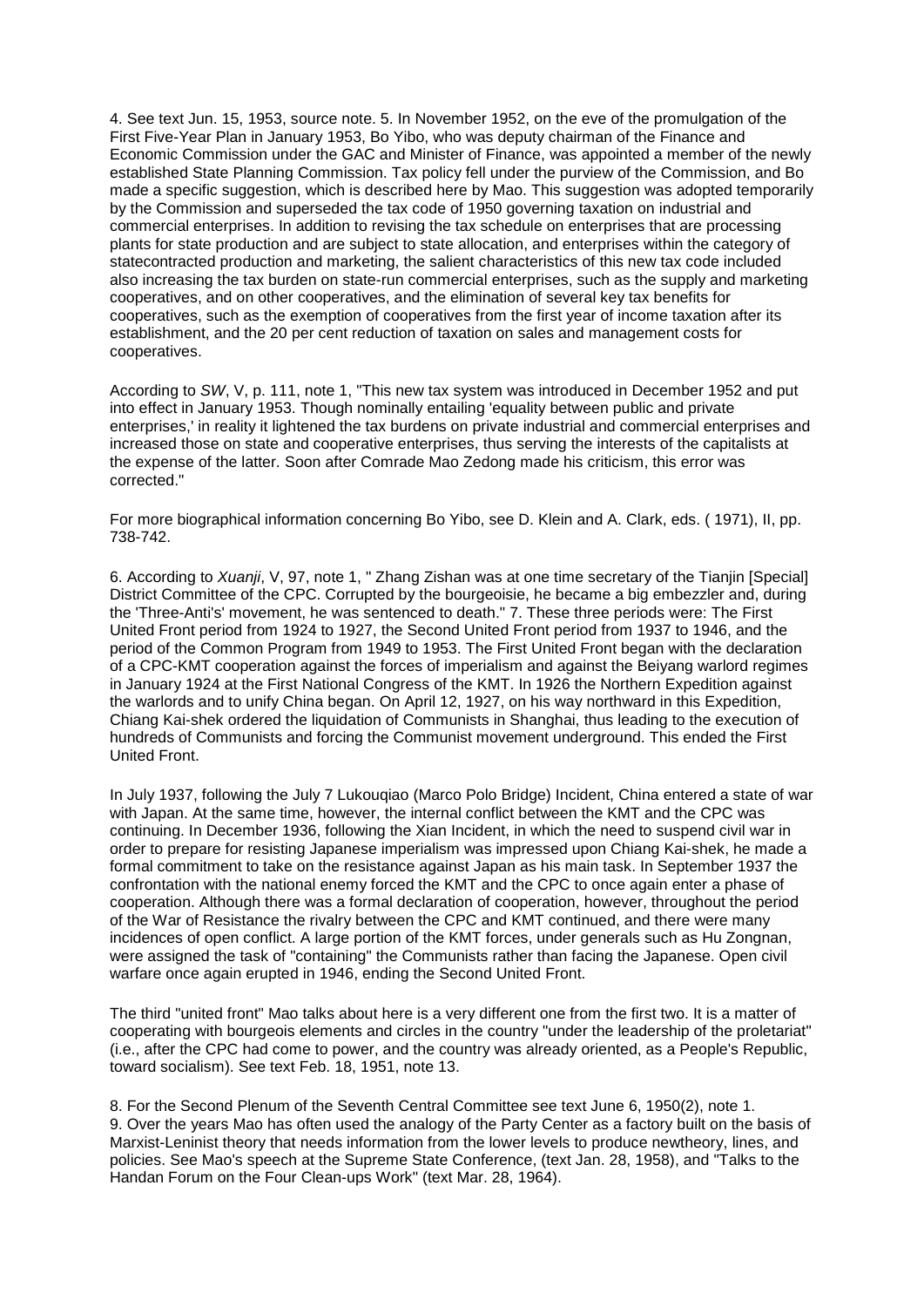10. The first "Three-Anti's" campaign was launched in 1952 (see text Nov. 1951-Mar. 1952, source note). In February 1953 the "Three-Anti's" slogan again appeared in a speech by An Ziwen (see text Mar. 31, 1955, note 10), in which he claimed that problems still remained from the earlier campaign. An called for a new effort against "bureaucracy, commandism, and the violation of law and discipline." See *RMSC* ( 1953), pp. 171-173.

11. Mao is referring to the state in which economic units are not yet fully socialized (i.e., in which the means of production are not fully publicly owned.) Although at this point he seems to be concerned more with industrial and commerical enterprises, the problem with enterprises being at and remaining at the "semisocialist" stage would have a much greater significance in the mid-1950s in the agricultural sector. Of the "five economic sectors" that Mao talks about in the next paragraph here, two sectors are classified as "semisocialist."

12. The five sectors of the economy Mao is referring to are the fully socialistic state-run economy, the semisocialistic (see note 11) cooperative economy (the vast majority of the cooperatives then in existence were as yet in the lower-level or semisocialist stage, but would eventually move toward fuller socialism, so this is a transitional category), the semisocialistic state-capitalist economy, the individual economy of peasants and handicraft workers, and the sector of private capitalism.

13. According to *Ciyu jianshi, pp. 27-28, a certain regiment of the PLA stationed in Guizhou, in attempting to carry out exercises emulating certain practices of the Soviet Army, appropriated a considerable amount of agricultural land to build a parade ground. In this source this incident was ascribed to "the influence of the bourgeois line in the military's operations of Peng Dehuai."* 

14. The policy of utilizing, restricting, and transforming (*liyong, xianzhi, he gaizao*) private capital was adopted in Article 10 of the September 20, 1954, Constitution of the PRC.

15. See text June 15, 1953, note 2.

16. See *RMRB* ( June 29, 1951).

17. See text Mar. 12, 1950, note 3.

18. For Mao's fundamental theory of the antagonistic nature that exists between certain types of contradictions, see section VI of his article "On Contradictions" ( *SW*, 1, pp. 343-345). Mao would eventually develop this into a much more sophisticated and practice-oriented theory in "On Correctly Handling Contradictions among the People" (see text Feb. 27, 1957).

19. This refers to the tactics of disguising dangerous and harmful developments or policies in enticing facades of compromise and favors, which Mao takes the tactics "used by the bourgeoisie" to "corrode the ranks of the revolutionary people" to be. He first used the term in his Report to the Second Session of the Seventh Central Committee; see *SW*, IV, p. 374.

20. See *RMRB* ( Dec 31, 1952), editorial.

21. Special districts (*zhuanqu*) were provisional administrative districts, intermediary between the province and the *xian*. There were approximately 201 such districts in 1951, but by the later 1950s all these districts had been abolished.

22. The standard definition of "adventurism," in addition to a sense of rashness, also includes the theoretical qualities of "going beyond the realm of real possibilities and beyond the level of the political consciousness of the masses or those affected by the action." The Chinese term for this is *maojin*, an abbreviation of *maoxian qianjin*, or advancing in a risky manner. It should be noted that this "label," besides connoting a psychological risk, also connotes, because of the aforementioned definition, a violation of the scientific principles of Marxist socialism - i.e., the principle that political and historical actions must be founded on the basis of possiblility and the masses form the foundation of possibility. Later, in 1955, when the "conservatives" turned this "label" against Mao and others who at the time advocated comprehensive cooperativization of agriculture, and opposed Mao under the aegis of opposing adventurist advance, Mao would turn the "label" around and oppose those who opposed adventurist advance. See text Dec. 6, 1955, note 10.

23. Chen Duxiu ( 1879-1942) was one of the founders of the CPC and from 1921 to 1927, its first general secretary. Mao's reference to Chen as a Rightist is in accord with the official inter-pretation of the Party's history, which charges that Chen, while general secretary, had advocated collaboration with the KMT and deference to its leadership during the period of the First CPC-KMT United Front ( 1925-1927). This charge is made, for example, in the "Resolution on Some Questions in the History of Our Party" adopted by the Seventh Plenum of the Sixth Central Committee, April 20, 1945. Convincing evidence to the contrary, however, suggests that Chen was actually opposed to the United Front but was forced to acquiesce to it by the Comintern. (See, for instance, R. Kagan [ 1974], pp. 295-314.) Chen was purged from the CPC in 1929.

Zhang Guotao ( 1897-1973) was also one of the founders of the CPC and an important Party leader until 1938. Zhang was originally prominent in the Communist labor movement and later in the Oyuwan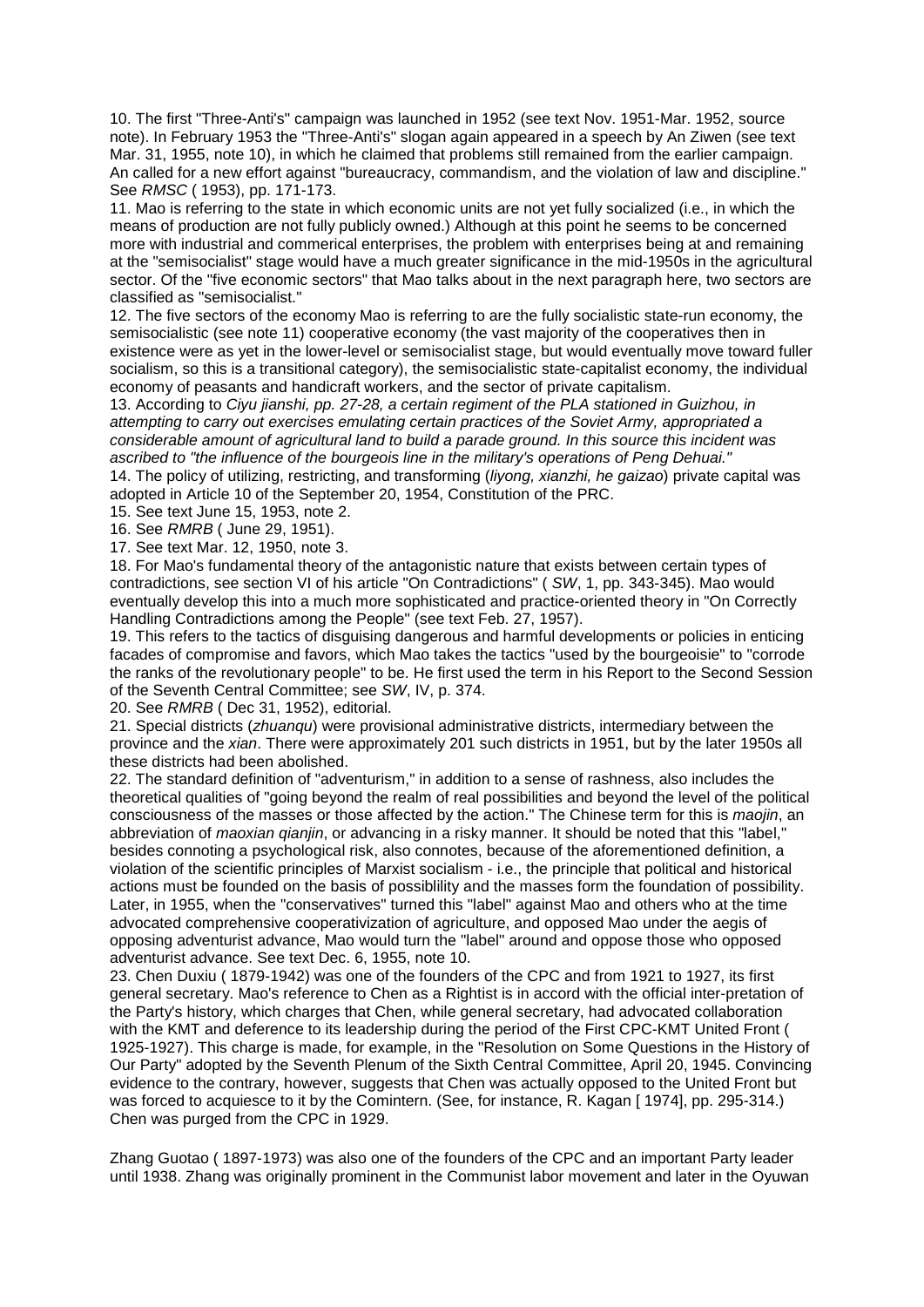Soviet ( 1931-32). During the Long March of 1934-35 Zhang was in charge of the Communist Fourth Front Army, which joined the main train of the March in mid-1935. A bitter political struggle between Zhang and Mao ensued. Zhang soon led his much stronger Communist forces west toward Tibet, while Mao and his forces headed north toward Shaanxi. Zhang's army, however, suffered a series of defeats at the hands of pursuing KMT armies and in October 1936 rejoined Mao's forces, which had established their base in the Shaanxi-Gansu-Ningxia Border Region, with Yanan as its capital. With his forces severely weakened Zhang was no longer in a position to challenge Mao. In 1937, he was severely criticized and in 1938 left the movement. See J. Harrison ( 1972), pp. 245-259, 281-289; J. Rue ( 1966), and Zhang Guotao (1972).

Wang Ming (pseudonym of Chen Shaoyu, 1904-1974) was the leader of the so-called "28 Bolsheviks" or "Returned Students" faction within the CPC. This faction, consisting of students who had returned to China after studying in the Soviet Union, dominated the Party Center from 1931 to 1935. Wang Ming himself became general secretary of the CPC, succeeding Li Lisan in that post in June 1931. The "leftist" error to which Mao refers was Wang's insistence during the early 1930s that the Red Army mount attacks against key urban areas. These attacks met with defeat and resulted in major losses for the CPC in KMT controlled areas and the weakening of its bases in the countryside. Wang Ming's later Rightist error came after his faction had been defeated politically by Mao at the Zunyi Conference in 1935 when, during the debate over a second United Front policy, he advocated CPC acquiescence to the leadership of Chiang Kai-shek for the duration of the War of Resistance. For this, he was accused of class capitulationism. For a detailed study of the conflict between Wang Ming and Mao see J. Rue (( 1966); and T. L. Hsiao 1961). For more on the "28 Bolsheviks" see S. Schram ( 1967), pp. 149-150. For more biographical information on Chen, Zhang, and Wang, see D. Klein and A. Clark, eds. ( 1971), 1, pp. 139-144, pp. 38-43, and pp. 127-134, respectively.

24. In 1942 a rectification (*zhengfeng*) movement was launched at Yanan to reform the bureaucratic work-style and streamline the military organization of the Communist base areas. It established the reading of Marxist-Leninist works, group political education, and self-criticism as precedents for later ideas of popular political participation. It was also a period of persecution for those who resisted rectification. For Mao's writings on this movement see "Rectify the Party's Style of Work", *SW*, III, pp. 35-51, and "Oppose Stereotyped Party Writing", *SW*, III, pp. 53-68; also, B. Comptom ( 1966). Also see text June 30, 1953, note 9.

25. This slogan encapsulates the two principles of Party rectification. The first phrase of the slogan is an aphorism derived from the poem "Jing zhi" [Respect] from the collection *"Zhousong" [Paeans from Zhou]* in the "Shi jing [Book of Odes]". The second part of the slogan refers to the proper treatment of an errant Party member. The gist of this principle is that while mistakes must be corrected, if they require harsh measures, the basic purpose of the rectification is to change the situation while keeping the cadre. This became the principle under which criticism and self-criticism were to be conducted. Later the slogan was used in conjunction with the formula "unity-criticism-unity."

26. Here Mao was referring not to the traditional notion of a democratic revolution, which he described as an "old general type of bourgeois-democratic revolution," but rather to the "New Democratic Revolution." See text June 15, 1953, note 2.

27. See text Mar. 19, 1953, note 1.

28. See text Aug. 5, 1951, source note.

29. The Central Committee directives of January 7, 1948, and September 20, 1948, weredrafted by Mao. See "On Setting Up a System of Reports", *SW*, IV, pp. 177-179, and "On Strengthening the Party Committee System", *SW*, IV, pp. 267-268.

30. Here Mao may not be referring simply to the fact that Communist forces began to capture the major cities of China in late 1948 and early 1949, but rather may be referring more broadly to the period beginning with the Second Plenum of the Seventh Party Congress in March 1949. At this meeting the CPC began to focus on the problem of administering large urban areas and the transformation of those areas into the centers of social revolution. It was at this plenum that Mao